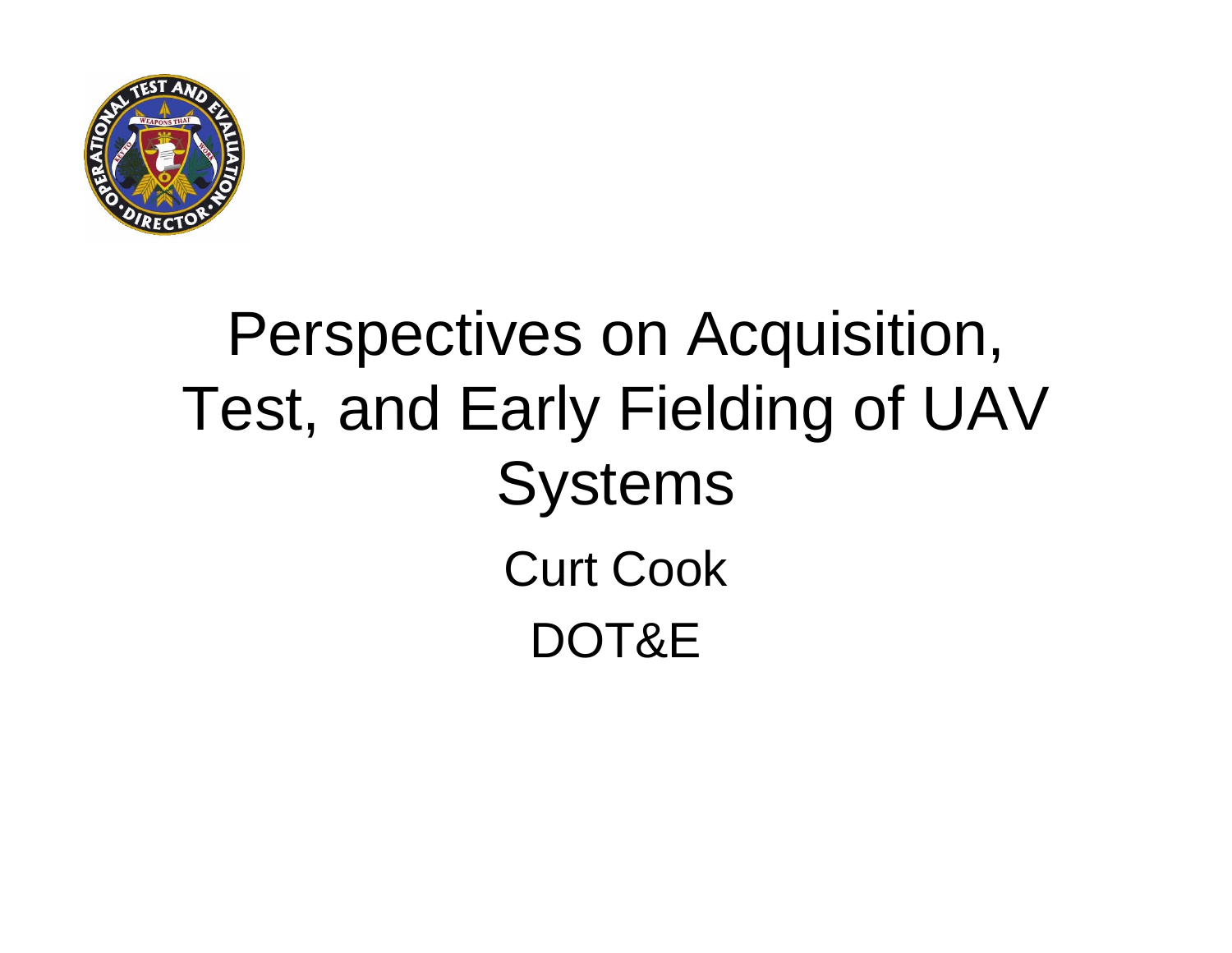

# Perspectives

- **ACTD legacy:** Departure from the intent of ACTD process in most UAS programs set stage for numerous negative consequences affecting the systems' performance and pace of maturity.
- **Dual-program problem:** Development of the intended program continued concurrent with early fielding of immature systems. This created a dual-program problem (a deployed system and an intended system, both under development).
- **Limited meaningful testing:** As acquisition programs of the intended system took shape, service acquisition leadership and program management demonstrated an aversion to end-to-end, mission level OT&E (excepting few programs).
- **Performance:** The single most important performance characteristic for unmanned systems should have been high reliability--this has not been the case.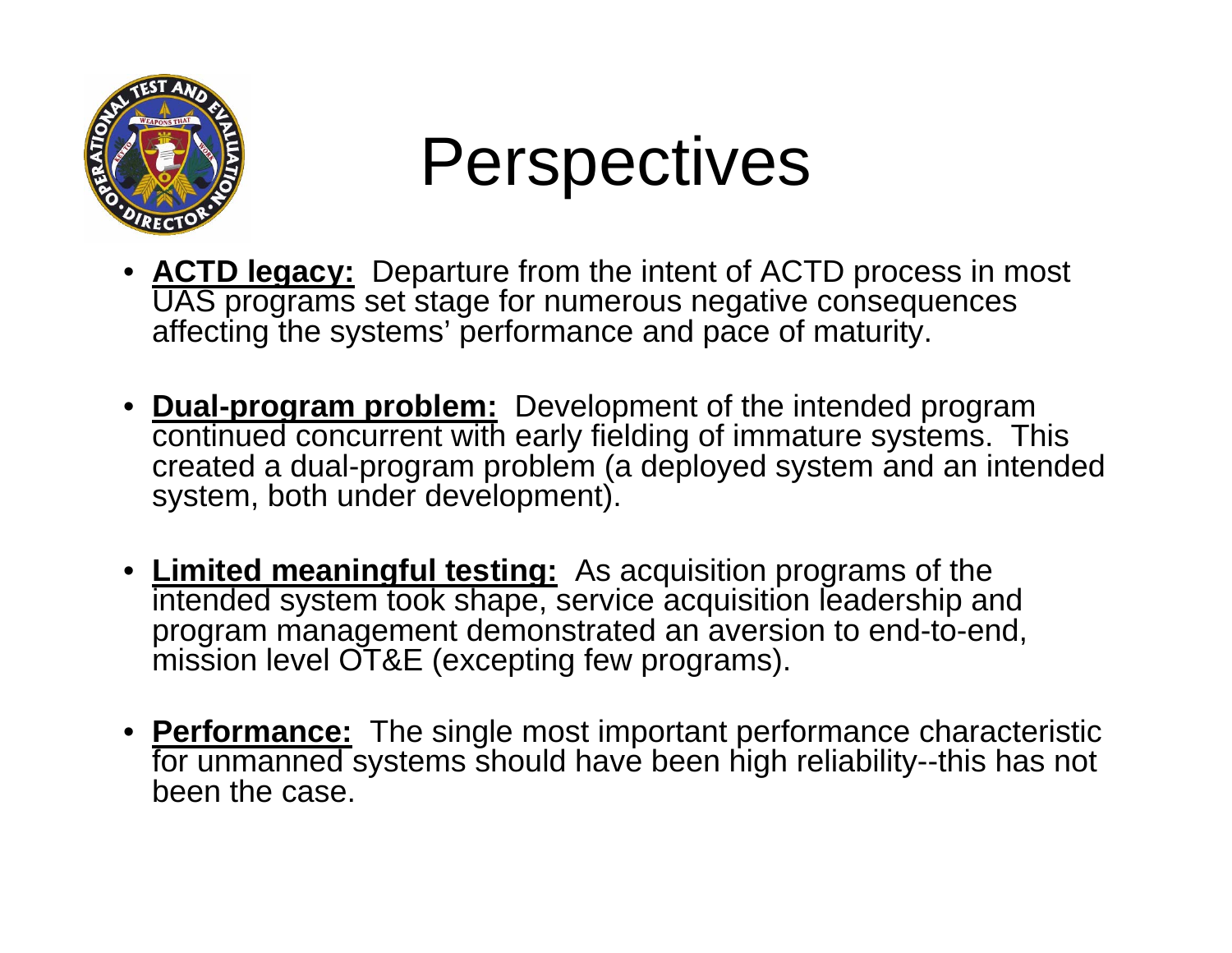

### What should be done now?

- 1. Fielded systems: Invest in reliability growth and improvements to suitability.
	- Any other performance improvements must positively contribute to improved reliability and availability of the overall system.
	- Defend costs for spares, maintainability improvements, and deployability of systems.
	- Improve initial CONOPS: Document and spread the word on what worked, what didn't work, and what needs to be fixed in the integration of UASs with ground and air combat units.
- 2. Systems under development: Accomplish the fundamentals necessary for a successful program:
	- Ensure sufficient requirements traceability
	- Re-evaluate requirements for reliability and maintainability
	- Complete and validate concept of operations and support
	- Plan, resource and complete adequate developmental and operational testing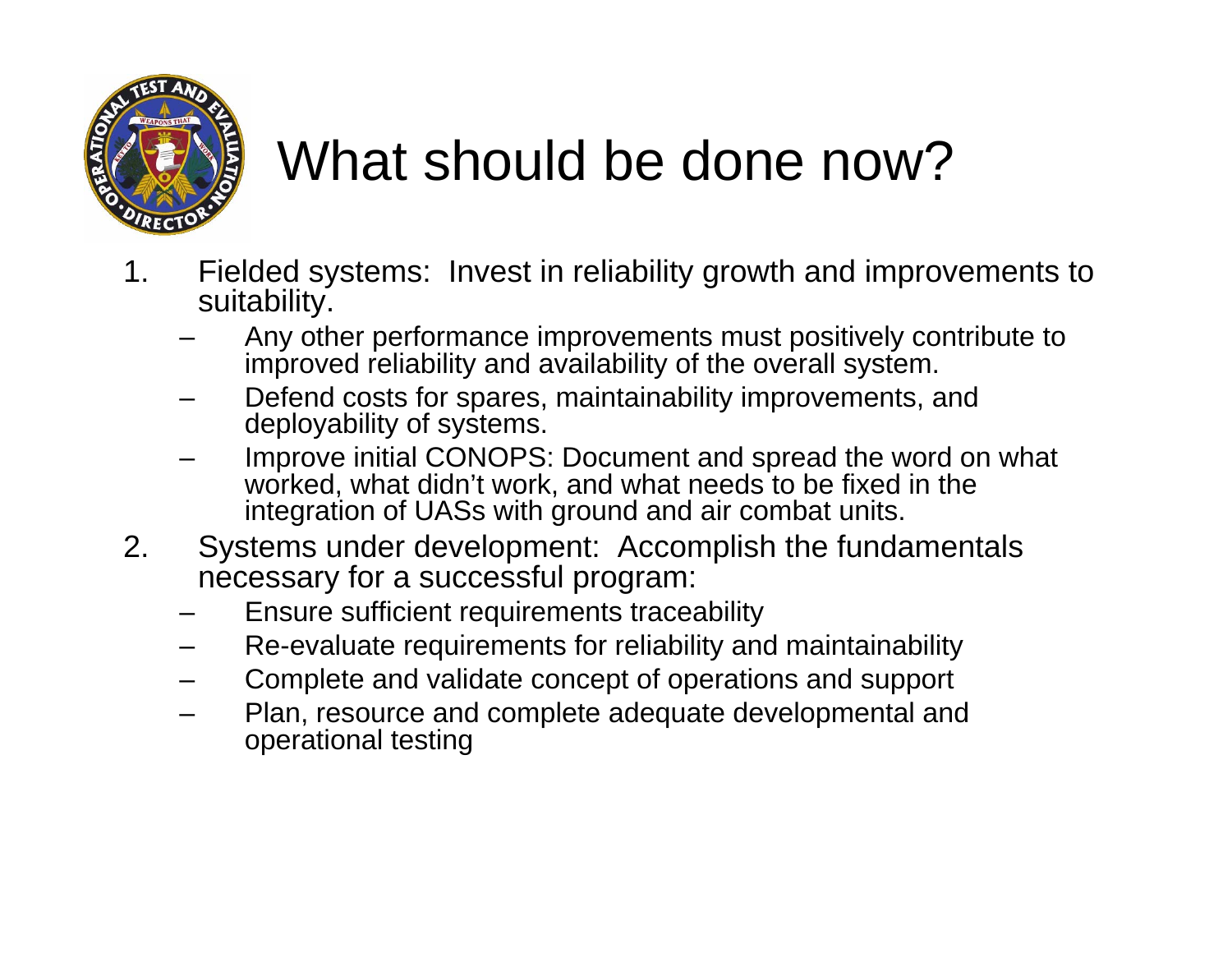

### **Probability of Completing a 24 Hour Mission Without a Failure**

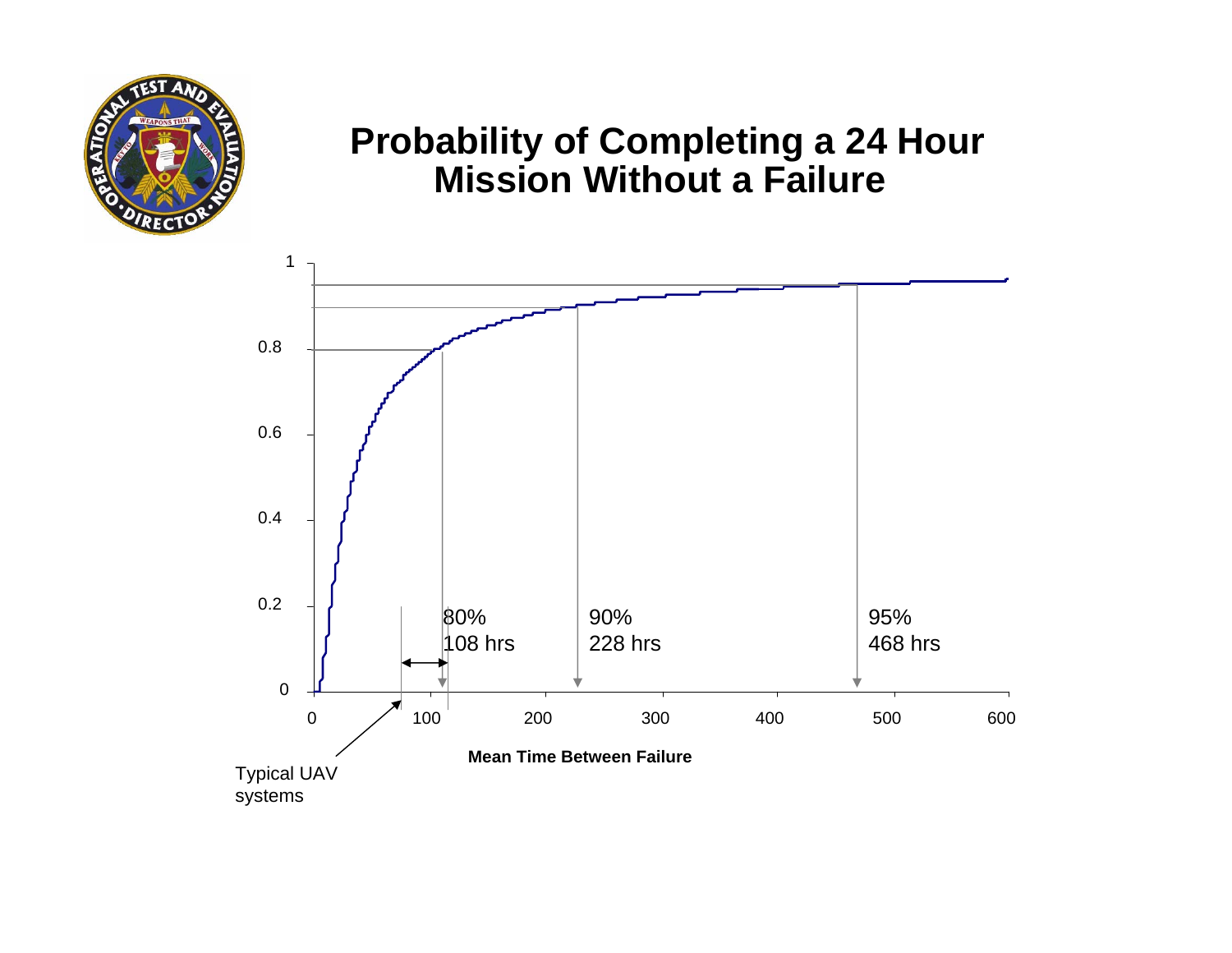

### Effect of Air Aborts on Effective Time On Station



#### Assumes:

•100 percent availability •Relief on Station (unlimited aircraft simultaneously airborne) •Instantaneous launch on request (no start up time) •No ground aborts •Exponential air abort distribution

Shows upper bound on ETOS imposed by air aborts